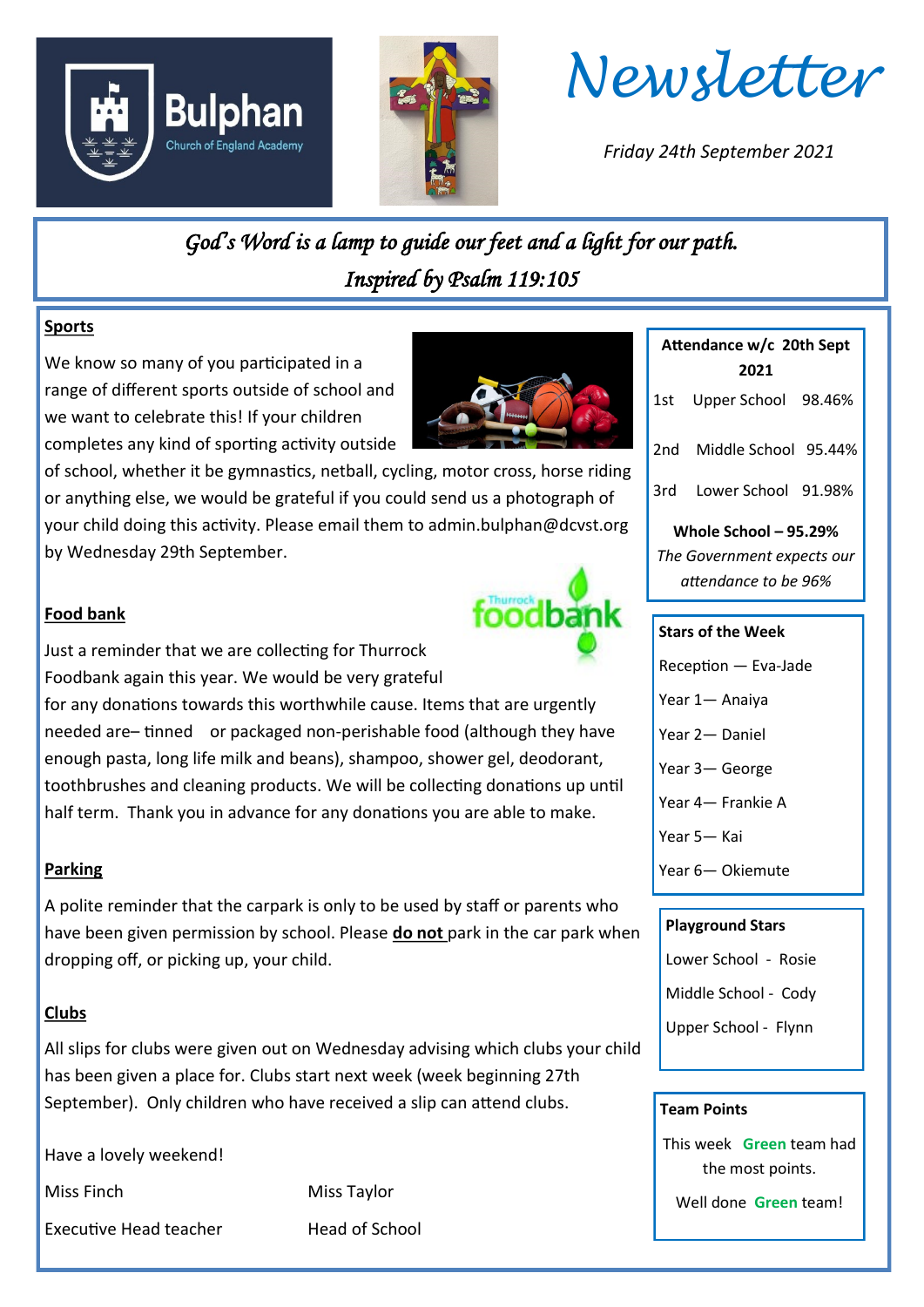

# **Christmas Shoeboxes** appeal 2021

The United Benefice of Orsett, Bulphan and Horndon-on-the-Hill churches has once again registered to support the Link to Hope Christmas shoebox appeal. Orsett, Bulphan and Horndon-on-the-Hill Primary Schools are also supporting this charity. If you would like to fill a shoebox please look at www.linktohope.co.uk to find out how to pack a box, what you need to include and you can download a label for your box. One important thing is the charity asks that we use regular size shoeboxes to make packing in their lorries easier. If you don't have a printer at home there are some leaflets in each Church and School.

If you would like to support this charity the deadline to take filled shoeboxes into your Church or School is Thursday 4th November.

If anyone has any questions please contact Lynda-I.robertson@hobnob.org.uk

#### There are two options



The Family Shoeboxes of gifts are given to families who often have to make a choice between buying food or fuel at Christmas time buving presents is just not a priority. Many of these families do not have running water, heating or electricity. Some live in appalling conditions, often living in just one or two rooms, and life for them is a real struggle to survive.

A shoebox for a family means that everyone receives a gift. A scarf for the mum, a tape measure for the dad, toys and games for the children as well as stationery and coloured pens. Also toiletries, toothpaste, shampoo and soap to keep everyone clean and free from the germs that make them ill. And of course sweets and chocolates for everyone - a family favourite.



Due to the number of elderly people that are now being left alone due to their families leaving to work away, they have launched the Elderly Shoebox Appeal. The boxes are similar however the children's games and education materials are replaced with a wind up torch, sensory items, candle and holder etc.

Boxes get sent to Romania, Bulgaria, Moldova and Ukraine. The charity is small enough that they have a personal relationship with all the key contacts in Eastern Europe who distribute your Shoeboxes and we do spot checks to ensure that your boxes are received by the correct people. Ink to Hope is Christian charity who believe in distributing love to those in need regardless of background, colour, creed or religion.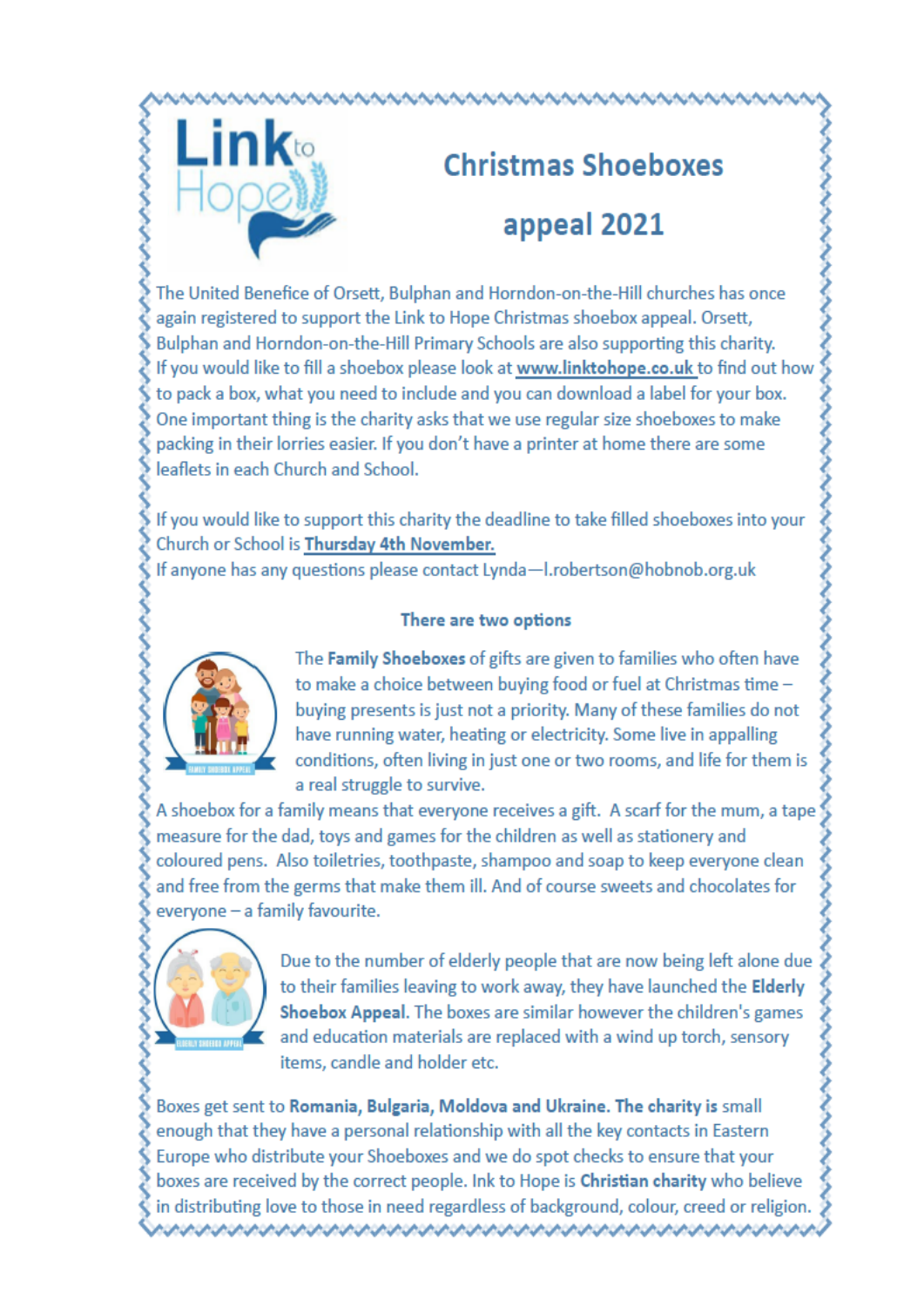

## **Healthy Families - School Health Team**



The school health team offer health information, support and advice to children young people and their families who attend school in Thurrock. We aim to promote the physical, mental, and emotional well-being of school aged children and young people (5-19 years) and seek to develop the skills they need to manage challenges they face in school, at home, in their personal lives or online.

**Contact Details: Grays Health Centre Brooke Road** Tel: 0300 300 1526 Grays Email: thurrockschoolhealth@nelft.nhs.uk **RM17 5BY** Website: www.nelft.nhs.uk/services-thurrock-school-health

@BrighterFuturesHealthyFamilies @Bright8rFutures @brighterfutureshealthyfamilies